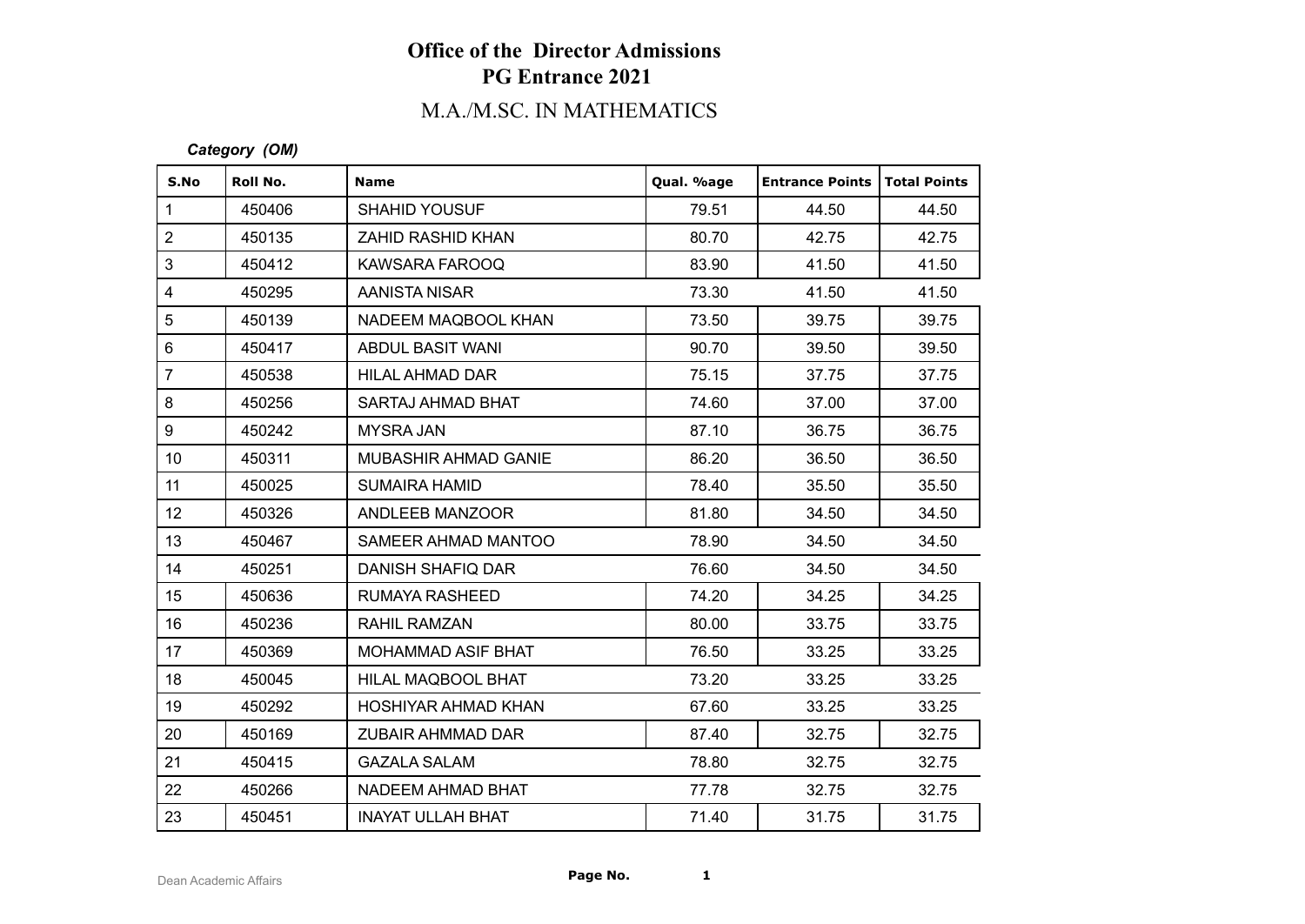# M.A./M.SC. IN MATHEMATICS

#### *Category (OM)*

| S.No | Roll No. | <b>Name</b>                 | Qual. %age | <b>Entrance Points</b> | <b>Total Points</b> |
|------|----------|-----------------------------|------------|------------------------|---------------------|
| 24   | 450695   | RAYEES AHMAD SHAH           | 74.30      | 31.50                  | 31.50               |
| 25   | 450733   | ISHFAQ MOHI UD DIN DAR      | 75.20      | 31.25                  | 31.25               |
| 26   | 450668   | <b>MANSOOR FAYAZ SHEIKH</b> | 66.80      | 31.25                  | 31.25               |
| 27   | 450384   | RAMIZ GULZAR                | 76.70      | 31.00                  | 31.00               |
| 28   | 450419   | IRFAN AASHIQ MAGRAY         | 84.00      | 30.75                  | 30.75               |
| 29   | 450416   | SADAF FEROZ                 | 74.30      | 30.50                  | 30.50               |
| 30   | 450421   | UZMA MUZAFAR                | 76.80      | 30.25                  | 30.25               |
| 31   | 450413   | NAZIMA FEROZ                | 74.40      | 30.00                  | 30.00               |
| 32   | 450748   | <b>MUDASIR AHMAD RAINA</b>  | 87.43      | 29.75                  | 29.75               |
| 33   | 450231   | MIR AADIL HUSSAIN           | 75.90      | 29.75                  | 29.75               |
| 34   | 450443   | <b>GOUSIA IOBAL</b>         | 86.90      | 29.50                  | 29.50               |
| 35   | 450039   | <b>GOUSIA KOUNSER</b>       | 83.10      | 29.50                  | 29.50               |
| 36   | 450044   | AASIMA AHAD                 | 79.50      | 29.00                  | 29.00               |
| 37   | 450438   | SHAHID MOHAMMAD KUMAR       | 69.00      | 29.00                  | 29.00               |
| 38   | 450450   | AQIB HUSSAIN DAR            | 72.00      | 28.50                  | 28.50               |
| 39   | 450497   | <b>BILAL AHMAD WANI</b>     | 77.90      | 28.25                  | 28.25               |
| 40   | 450288   | <b>IQRA JAN</b>             | 75.60      | 28.25                  | 28.25               |

### *Category (ST)*

| S.No | Roll No. | <b>Name</b>         | Oual, %age | <b>Entrance Points   Total Points</b> |       |
|------|----------|---------------------|------------|---------------------------------------|-------|
|      | 450678   | <b>ZAHIDA BANOO</b> | 76.20      | 25.00                                 | 25.00 |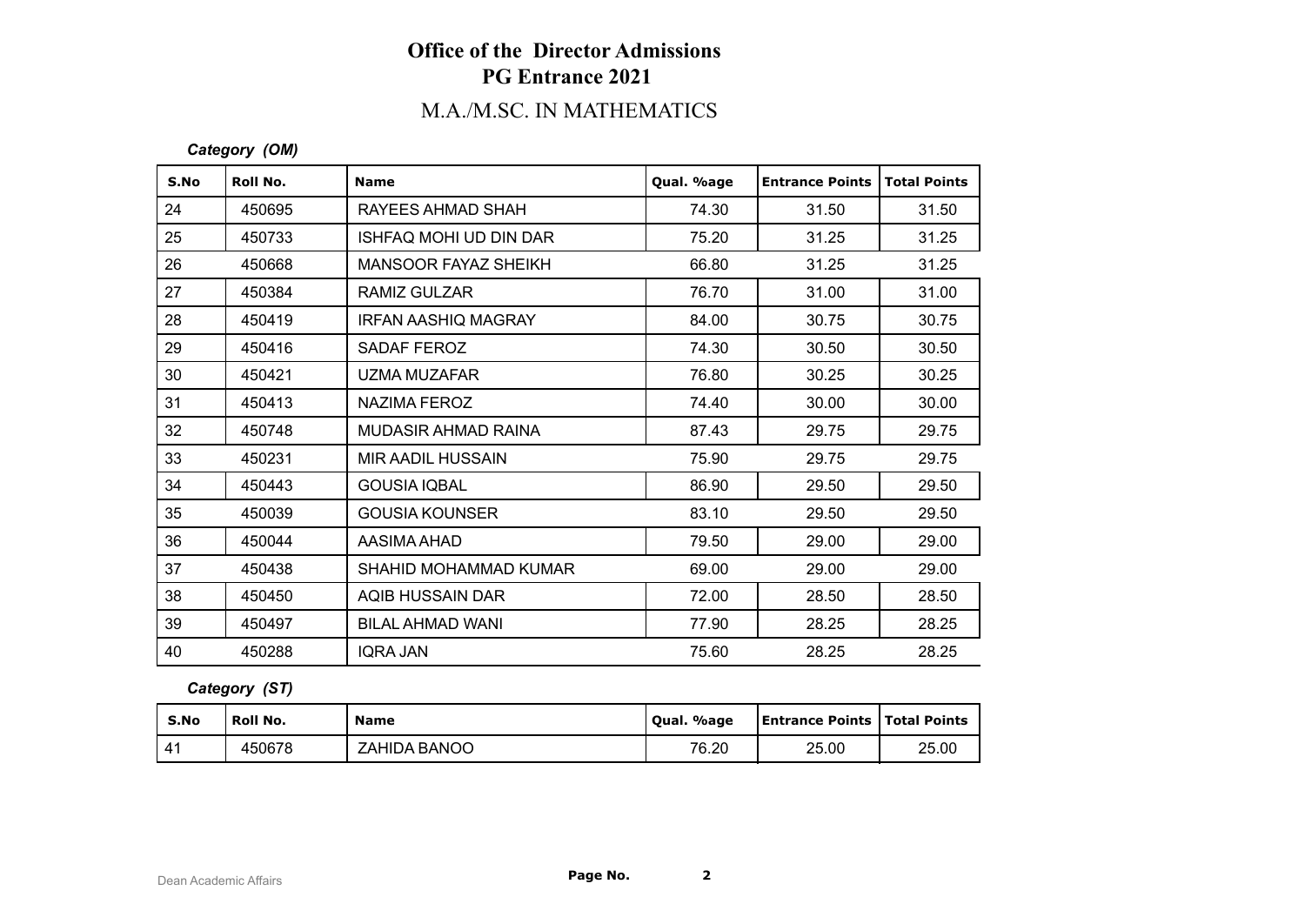# M.A./M.SC. IN MATHEMATICS

### *Category (RBA)*

| S.No | Roll No. | <b>Name</b>              | Qual. %age | Entrance Points | <b>Total Points</b> |
|------|----------|--------------------------|------------|-----------------|---------------------|
| 42   | 450549   | RAYEES AHMAD MALIK       | 68.12      | 28.00           | 28.00               |
| 43   | 450312   | SHOBY JAN                | 78.90      | 26.50           | 26.50               |
| 44   | 450475   | <b>QUAISAR SAJAD MIR</b> | 75.30      | 26.25           | 26.25               |
| 45   | 450542   | ROOF AHMAD PARA          | 53.17      | 26.00           | 26.00               |
| 46   | 450558   | RAYEES AHMAD BHAT        | 79.50      | 25.75           | 25.75               |
| 47   | 450216   | AADIL JAMAL MALIK        | 72.30      | 25.75           | 25.75               |

*Category (WUP)*

| S.No | <b>Roll No.</b> | <b>Name</b>         | Qual. %age | Entrance Points   Total Points |       |
|------|-----------------|---------------------|------------|--------------------------------|-------|
| -48  | 450654          | <b>AAQIB HANEEF</b> | 74.70      | 2175                           | 21.75 |

*Category (CDP)*

| S.No | <b>Roll No.</b> | <b>Name</b>        | Qual. %age | <b>Entrance Points   Total Points</b> |       |
|------|-----------------|--------------------|------------|---------------------------------------|-------|
| 49   | 450424          | <b>RAHIE AKTER</b> | 66.50      | 23.75                                 | 23.75 |

*Category (SPORTS)*

| S.No | Roll No. | <b>Name</b>               | Oual, %age | <b>Entrance Points   Total Points</b> |       |
|------|----------|---------------------------|------------|---------------------------------------|-------|
| 50   | 450614   | <b>BILAL AHMAD SHEIKH</b> | 80.00      | 19.75                                 | 19.75 |

*Category (NCC)*

| S.No | Roll No. | <b>Name</b>              | Qual. %age | Entrance Points   Total Points |       |
|------|----------|--------------------------|------------|--------------------------------|-------|
| -51  | 450036   | <b>OWAIS AHAD GANAIE</b> | 73.95      | 25.00                          | 25.00 |
| 52   | 450077   | AAMIR HASSAN             | 82.70      | 24.75                          | 24.75 |